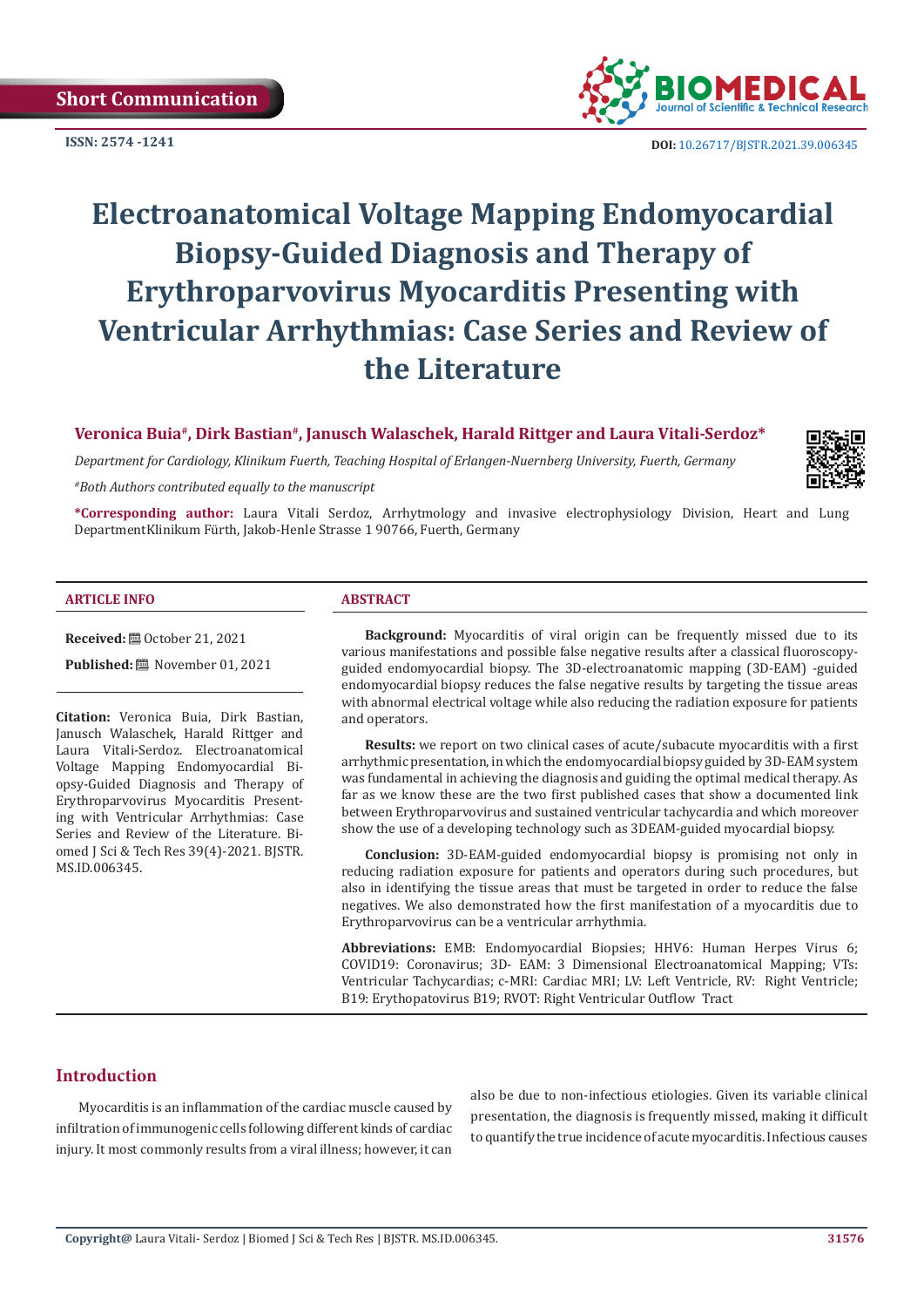include a large number of viruses, as well as bacteria, protozoa and fungi; among these pathogens viruses are the most frequent cause of the myocardial inflammatory process. The most common forms of cardiotropic viruses found in endomyocardial biopsies (EMB) are erythroparvovirus B19 (B19V) and human herpes virus 6 (HHV6) and most recently Coronavirus (COVID19) [1-4]. We present two cases of 3 Dimensional electroanatomical mapping (3D-EAM) guided endomyocardial biopsy for the diagnosis and therapy of B19V myocarditis presenting with ventricular arrhythmias.

## **Case 1**

A 54-year-old woman presented to our emergency department with sustained monomorphic ventricular tachycardias (VTs) (inferior axis, RBBB, Figure 1), which, due to evolving haemodynamic instability, had to be cardioverted externally. She had no other known diseases except for a MTHFR mutation without

clinical relevance and did not take any medications. On her arrival and after the external cardioversion she had no complaints. She had a normal blood work with no signs of an active infection and only a slightly elevated Troponin without elevation of CK as well as CKMB. Her ECG in sinus rhythm showed a minimal diffuse STelevation and relatively low voltages in the praecordial leads. The patient underwent a coronary-angiography, with no signs of coronary disease, an echocardiography which showed a normal left ventricular function with a slightly enlarged and dyskinetic right ventricle and finally a cardiac MRI (c-MRI) with evidence of preserved LV function and a RV dyskinesia as well as multiple RV aneurysms and areas of edema and multisegmental transmural late gadolinium enhancement on both ventricles, setting a differential diagnosis between sarcoidosis and myocarditis.



**Figure 1:** ECG: sustained monomorphic ventricular tachycardia with an inferior axis and a right bundle branch block, rhythm of presentation of the patient in upper case 1.

The patient underwent a PET-CT which ruled out the sarcoidosis. We performed a 3D-EAM-guided EMB to target areas of edema and fibrosis on the interventricular septum and avoid false negative results, which showed signs of an inflammatory cardiomyopathy with B19V with active replication (Table 1). The patient started on a therapy with interferon Beta which is a well-tolerated and safe treatment option, leading to effective virus clearance or reduction

of the virus load in patients with chronic viral cardiomyopathy [5]. After two months of therapy, we repeated a c-MRI which showed an almost complete resolution of the edema with persistence of late enhancement and scarred myocardial tissue. The patient underwent a secondary prophylactic implantation of an ICD and is stable ever since, without having experienced any new arrhythmias.

|                 | Patient 1                                                                                        | <b>Patient 2</b>                                                                                 |
|-----------------|--------------------------------------------------------------------------------------------------|--------------------------------------------------------------------------------------------------|
| Immunohistology | Lymphocytes (CD3, LFA-1, CD45R0) and macropahges                                                 | Lymphocytes (LFA-1, CD45R0)                                                                      |
| Morphology      | Normal myocites (18 mcm), normal desmosomal proteins                                             | Enlarged myocites (23 mcm)                                                                       |
| <b>PCR</b>      | Erythrovirus DNA and mRNA (active replication)                                                   | Erythrovirus DNA and mRNA (active replication)                                                   |
| Therapy         | IFN-Beta to reduce the active replication of the virus<br>(mRNA). No actual existing guidelines. | IFN-Beta to reduce the active replication of the virus<br>(mRNA). No actual existing guidelines. |

**Table 1:** Endomyocardial biopsy results.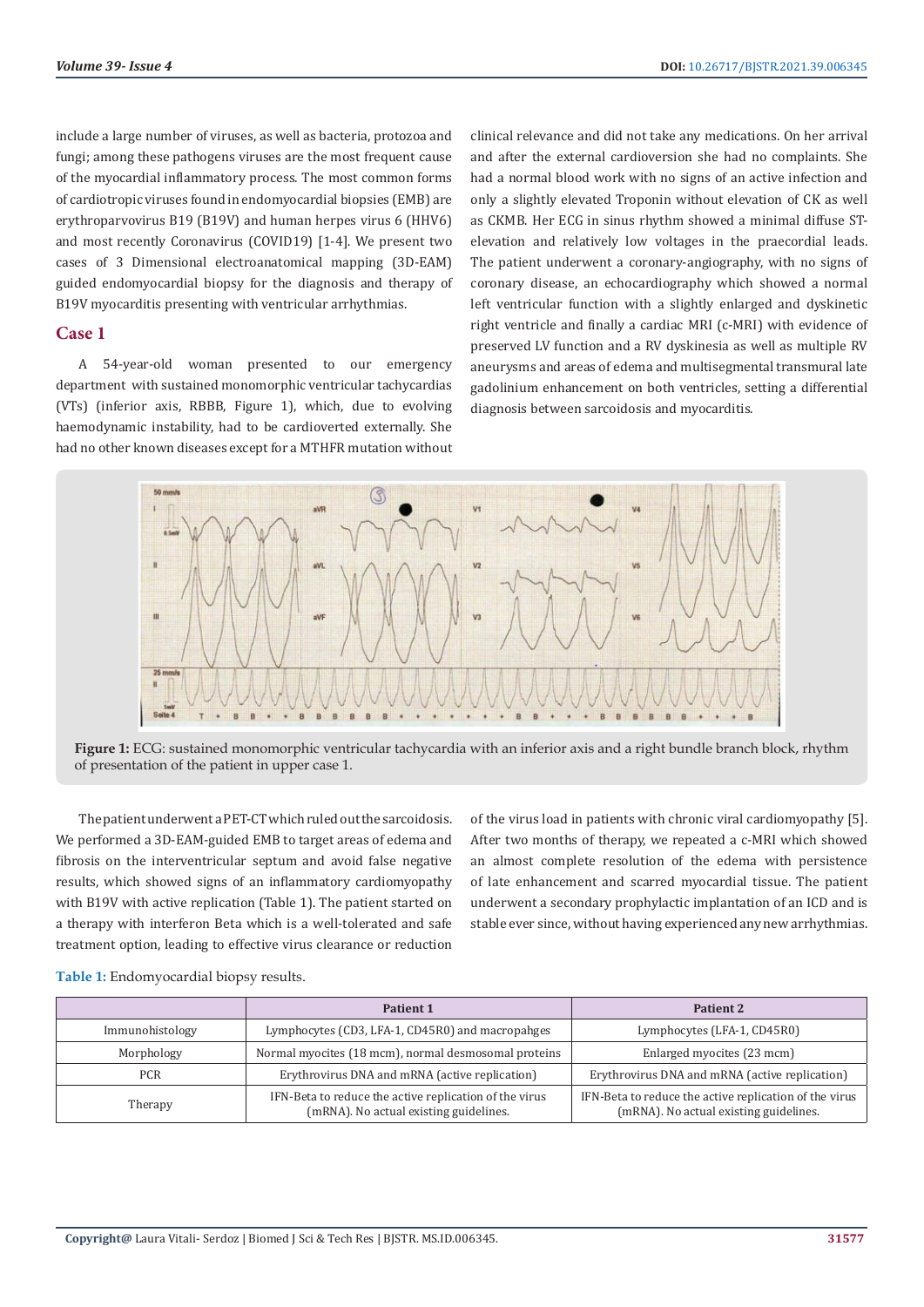# **Case 2**

A 66-year-old woman was sent to our cardiology department after a secondary prophylactic implantation of an ICD, due to sustained slow ventricular arrhythmias (LSB, inferior axis) after a probatory therapy with amiodarone as well as with sotalol. The echocardiography showed a mildly reduced EF (41%) with a diffuse hypocontractility, more evident in the basal segments. There were no echocardiographic signs for a dilated cardiomyopathy or for a hypetrophic cardiomyopathy and a coronaroangiography made in the first hospital had already ruled out any ischaemic cause of the reduced EF or the VTs. As the VTs were of incessant nature the patient underwent an emergency VT ablation of the RVOT-septal focus. Even if the procedure had an acute success with termination of the ventricular arrhythmias, one day after the ablation the VTs started again, and the patient was put on Mexiletine.

Because of the unclear diagnosis of the origin of the ventricular arrhythmias, their persistence after ablation, and the impossibility to run a c-MRI because of the implanted ICD, we decided to perform a 3DEAM-guided EMB which showed an active B19V replication. (Figure 2). We then began an immunomodulating therapy with interferon-beta, under which a cessation of the ventricular arrhythmias was documented. At the follow-up, after six months of interferon-beta there were no sustained VTs anymore in the ICDmemory. No control MRI could be performed because of the device in situ.



**Figure 2:** NavX Ensite Precision™ Image : bipolar voltage mapping of the right ventricle showing healthy ventricular tissue in purple (bipolar voltage > 1,5 mV) and scar ventricular tissue (grey, < 0,5 mV) with pathological area identified with the color coded scale. Right anterior oblique view with NavX Ensite Precision™ system. The yellow dots show the His Bundle and the right fascicle.

While the orange dots show the site in which the endomyocardial biopsy has been made, targetting the fibrotic or edematous tissue on the septal right ventricular wall.

# **Discussion**

Even though for many years the medical research has failed to show a causative role of B19V in the genesis of heart failure confirming only an association [5-7], some more recent works have reported that chronic viral infections of the heart can be one antecedent event leading to progressive dysfunction of the myocardium, often with an impaired prognosis due to a virus- or immune-mediated myocardial injury [6]. Moreover, even if it is known that myocarditis can lead to cardiac dysfunction and to

ventricular arrhythmias through the development of scars and therefore reentry circuits [8] no direct association between B19V persistence and those clinical pictures has been described.

As the diagnosis of viral myocarditis can be problematic and the presentation can mimic other diseases such as sarcoidosis, arrhythmogenic cardiomyopathy as well as an evolution in dilated cardyomyopathy, the gold standard for the diagnosis and guide of the therapy is the EMB, an invasive but safe diagnostic tool that allows the quantification and identification of immune cell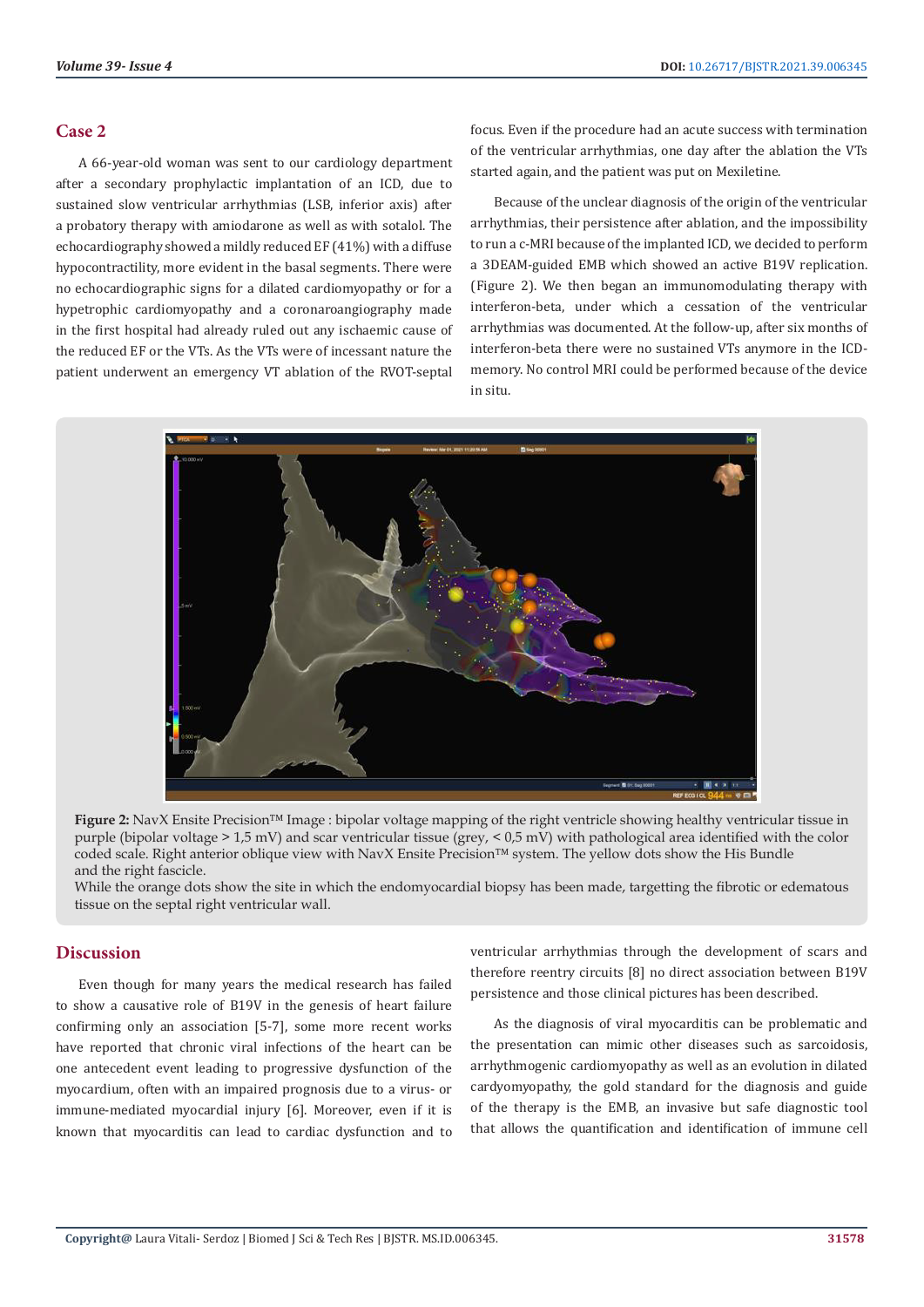**Volume 39- Issue 4 DOI: [10.26717/BJSTR.2021.39.006345](https://dx.doi.org/10.26717/BJSTR.2021.39.006345)** 

infiltrates, the quantification of viral loads and confirmation of virus subtypes via sequencing [9-14]. Hystorically, the EMB was performed under fluoroscopy guidance and was associated with potentially critical complications such as a cardiac tamponade. In the last years, there has been an evolving and promising use of EMB guided by 3D-electroanatomic voltage mapping, which could confere a higher specificity and sensitivity in targeting the involved tissue and in reducing false negative result. Moreover,it could reduce the radiation exposure of patients and operators in such procedures and present a higher safety profile compared with the mono-dimensional fluoroscopy images [15].

We described how two patients presenting with ventricular tachycardias of unknown cause could be successfully managed after a diagnostic 3D-EAM guided EMB after ruling out the most common causes of ventricular tachycardia. In our patients a subacute viral myocarditis caused by persistent erythroparvovirus, having sustained ventricular tachycardias as clinical presentation and demonstrating active replication of the virus, an immunomodulating therapy with interferon Beta was able to stabilize and resolve the ventricular arrhythmias. The 3D EAM guided EMB either combined with cMRI or not, can help to improve specificity and sensitivity in targeting the involved myocardial tissue and avoid false negative results, without increasing risks for the patients, as already shown in the literature [15,16].

#### **Conclusion**

To our knowledge this is the first case series described in the literature of B19V presenting with ventricular arrhythmias. Even if we will need a greater number of patients to confirm our observations, we hypothesize that B19V active replication could have a pivotal role in some forms of myocarditis which show an arrhythmogenic clinical presentation and that diagnosing and treating B19V in patients with a subacute myocarditis and ventricular arrhythmias could be determinant in solving the arrhythmias as well as the myocardial inflammation, although is not curative of the areas where the myocarditis has already produced a myocardial scar. We also described the emerging role of 3DEAMguided endomyocardial biopsy targeting the involved myocardial tissue and reducing complications and false negative results.

#### **References**

1. [Kuhl U, Pauschinger M, Noutsias M, Seeberg B, Bock T, et al. \(2005\)](https://pubmed.ncbi.nlm.nih.gov/15699250/)  [High prevalence of viral genomes and multiple vi-ral infections in the](https://pubmed.ncbi.nlm.nih.gov/15699250/)  [myocardium of adults with 'idiopathic' left ventricular dysfunction.](https://pubmed.ncbi.nlm.nih.gov/15699250/)  [Circu-lation 111\(7\): 887-893.](https://pubmed.ncbi.nlm.nih.gov/15699250/)

- 2. [Kuhl U, Pauschinger M, Seeberg B, Lassner D, Noutsias M, et al. \(2005\)](https://pubmed.ncbi.nlm.nih.gov/16172268/) [Viral persistence in the myocardium is associated with progressive](https://pubmed.ncbi.nlm.nih.gov/16172268/) [cardiac dysfunction. Circulation 112\(13\): 1965-1970.](https://pubmed.ncbi.nlm.nih.gov/16172268/)
- 3. [Verdonschot J, Hazebroek M, Merken J, Debing Y, Dennert R, et al.](https://pubmed.ncbi.nlm.nih.gov/27748022/) [\(2016\) Relevance of cardiac parvovirus B19 in my-ocarditis and dilated](https://pubmed.ncbi.nlm.nih.gov/27748022/) [cardiomyopathy: review of the literature. Eur J Heart Fail 18: 1430-1441.](https://pubmed.ncbi.nlm.nih.gov/27748022/)
- 4. [Teresa Castiello, Georgiopoulos G, Finocchiaro G, Claudia M, Gianatti](https://pubmed.ncbi.nlm.nih.gov/33761041/) [A, et al. \(2021\) COVID-19 and myocarditis: a systematic review and](https://pubmed.ncbi.nlm.nih.gov/33761041/) [overview of current challenges. Heart Fail Rev 24: 1-11.](https://pubmed.ncbi.nlm.nih.gov/33761041/)
- 5. [Heinz peter Schultheisset, Piper C, Sowade O, Waagstein F, Kapp JF, et al.](https://pubmed.ncbi.nlm.nih.gov/27112783/) [\(2016\) Betaferon in chronic viral cardiomyopathy \(BICC\) trial: Effects](https://pubmed.ncbi.nlm.nih.gov/27112783/) of interferon-β [treatment in patients with chronic viral cardiomyopathy.](https://pubmed.ncbi.nlm.nih.gov/27112783/) [Clinical research in cardiology 105\(9\): 763-773.](https://pubmed.ncbi.nlm.nih.gov/27112783/)
- 6. [Michael H Chiu, Cvetan Trpkov, Saman Rezazedeh, Derek S Chew \(2019\)](https://pubmed.ncbi.nlm.nih.gov/31321103/) [Monomorphic Ventricular Tachycardia as a Presentation of Giant Cell](https://pubmed.ncbi.nlm.nih.gov/31321103/) [Myocarditis. Case Rep Cardiol 2019: 7276516.](https://pubmed.ncbi.nlm.nih.gov/31321103/)
- 7. [Garrick C Stewart, Molina JL, Gottumukkala RVS RK, Rosner GF, Anello](https://pubmed.ncbi.nlm.nih.gov/21097605/) [MS, et al. \(2011\) Myocardial Parvovirus B19 Persistence Lack of](https://pubmed.ncbi.nlm.nih.gov/21097605/) [Association With Clinicopathologic Phenotype in Adults With Heart](https://pubmed.ncbi.nlm.nih.gov/21097605/) [Failure. Circulation: Heart Failure 4\(1\): 71-78.](https://pubmed.ncbi.nlm.nih.gov/21097605/)
- 8. [Van Linthout S, Tschope C, Schultheiss HP \(2014\) Lack in treatment](https://www.ahajournals.org/doi/10.1161/circresaha.114.304951) [options for virus-induced inflammatory cardiomyopathy: can iPS](https://www.ahajournals.org/doi/10.1161/circresaha.114.304951)[derived cardiomyocytes close the gap? Circ Res 115\(6\): 540-541.](https://www.ahajournals.org/doi/10.1161/circresaha.114.304951)
- 9. [Holzmann M, Nicko A, Kuhl U, Noutsias M, Poller W, et al. \(2008\)](https://pubmed.ncbi.nlm.nih.gov/18838566/) [Complication rate of right ventricular endomyocardial biopsy via the](https://pubmed.ncbi.nlm.nih.gov/18838566/) [femoral approach: a retrospective and pro- spective study analyzing](https://pubmed.ncbi.nlm.nih.gov/18838566/) [3048 di-agnostic procedures over an 11-year period. Circulation 118\(7\):](https://pubmed.ncbi.nlm.nih.gov/18838566/) [1722-1728.](https://pubmed.ncbi.nlm.nih.gov/18838566/)
- 10. [Chimenti C, Frustaci A \(2013\) Contribution and risks of left ventricular](https://www.researchgate.net/publication/256447396_Contribution_and_Risks_of_Left_Ventricular_Endomyocardial_Biopsy_in_Patients_With_Cardiomyopathies_A_Retrospective_Study_Over_a_28-Year_Period) [endomyo- cardial biopsy in patients with cardiomyopathies: a](https://www.researchgate.net/publication/256447396_Contribution_and_Risks_of_Left_Ventricular_Endomyocardial_Biopsy_in_Patients_With_Cardiomyopathies_A_Retrospective_Study_Over_a_28-Year_Period) [retrospective study over a 28-year period. Circulation 128\(14\): 1531-](https://www.researchgate.net/publication/256447396_Contribution_and_Risks_of_Left_Ventricular_Endomyocardial_Biopsy_in_Patients_With_Cardiomyopathies_A_Retrospective_Study_Over_a_28-Year_Period) [1541.](https://www.researchgate.net/publication/256447396_Contribution_and_Risks_of_Left_Ventricular_Endomyocardial_Biopsy_in_Patients_With_Cardiomyopathies_A_Retrospective_Study_Over_a_28-Year_Period)
- 11. [Caforio AL, Pankuweit S, Arbustini E, Basso C, Blanes JG, et al. \(2013\)](https://pubmed.ncbi.nlm.nih.gov/23824828/) [Current state of knowledge on aetiology, diagnosis, management, and](https://pubmed.ncbi.nlm.nih.gov/23824828/) [therapy of myocarditis: a position statement of the European Society of](https://pubmed.ncbi.nlm.nih.gov/23824828/) [Cardiology Working Group on Myo- cardial and Pericardial Diseases. Eur](https://pubmed.ncbi.nlm.nih.gov/23824828/) [Heart J 34\(33\): 2636-2648; 2648a-2648d.](https://pubmed.ncbi.nlm.nih.gov/23824828/)
- 12. Kuhl U, Schultheiss HP (2010) Myocarditis in children. Heart Fail Clin 6: 483-496; viii – ix.
- 13. [Kuhl U, Lassner D, Dorner A, Rohde M, Escher F, et al. \(2013\) A distinct](https://pubmed.ncbi.nlm.nih.gov/23934091/) [subgroup of cardiomyopathy patients characterized by transcriptionally](https://pubmed.ncbi.nlm.nih.gov/23934091/) [active cardiotropic erythrovirus and altered cardiac gene expres-sion.](https://pubmed.ncbi.nlm.nih.gov/23934091/) [Basic Res Cardiol 108\(5\): 372.](https://pubmed.ncbi.nlm.nih.gov/23934091/)
- 14. [Tschope C, Kherad B, Schultheiss HP \(2015\) How to perform an](https://pubmed.ncbi.nlm.nih.gov/26363754/) [endomyocardial biopsy? Turk Kardiyol Dern Ars 43\(6\): 572-575.](https://pubmed.ncbi.nlm.nih.gov/26363754/)
- 15. [Michela Casella, Russo AD, Bergonti M, Catto V, Conte E, et al. \(2020\)](https://www.ahajournals.org/doi/10.1161/CIRCULATIONAHA.120.046900) [Diagnostic Yield of Electroanatomic Voltage Mapping in Guiding](https://www.ahajournals.org/doi/10.1161/CIRCULATIONAHA.120.046900) [Endomyocardial Biopsies. Circulation 142\(13\): 1249-1260.](https://www.ahajournals.org/doi/10.1161/CIRCULATIONAHA.120.046900)
- 16. [Vaidya VR, Abudan AA, Vasudevan K, Shantha G, Cooper LT, et al.](https://pubmed.ncbi.nlm.nih.gov/30003460/) [\(2018\) The efficacy and safety of electroanatomic mapping-guided](https://pubmed.ncbi.nlm.nih.gov/30003460/) [endomyocardial biopsy: a systematic review. J Interv Card Electrophysiol](https://pubmed.ncbi.nlm.nih.gov/30003460/) [53\(1\): 63-71.](https://pubmed.ncbi.nlm.nih.gov/30003460/)